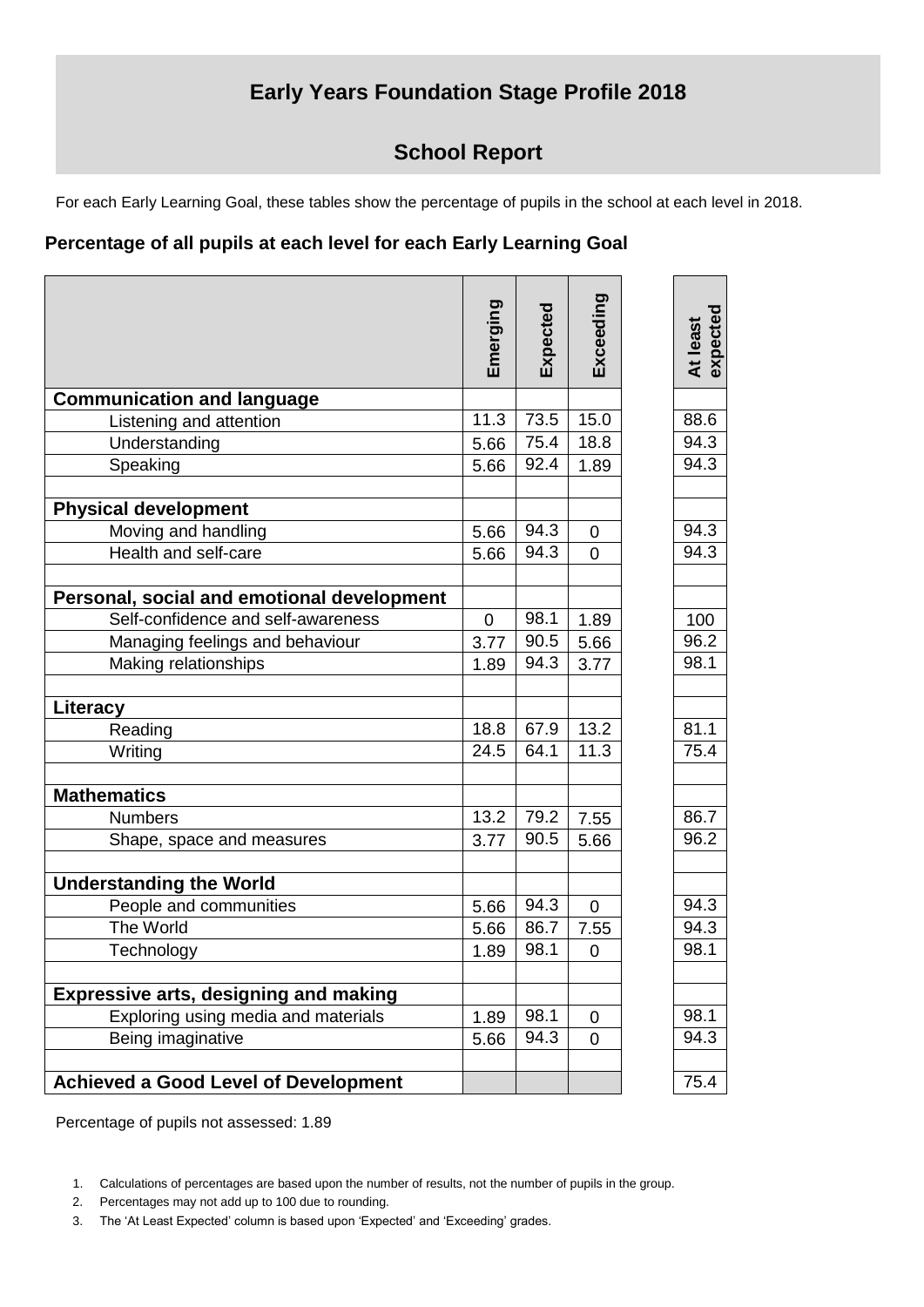| Percentage of boys at each level for each Early Learning Goal |  |  |  |  |
|---------------------------------------------------------------|--|--|--|--|
|                                                               |  |  |  |  |

|                                              | Emerging       | Expected | Exceeding      | expected<br>At least |
|----------------------------------------------|----------------|----------|----------------|----------------------|
| <b>Communication and language</b>            |                |          |                |                      |
| Listening and attention                      | 14.8           | 62.9     | 22.2           | 85.1                 |
| Understanding                                | 7.41           | 66.6     | 25.9           | 92.5                 |
| Speaking                                     | 7.41           | 92.5     | $\overline{0}$ | 92.5                 |
|                                              |                |          |                |                      |
| <b>Physical development</b>                  |                |          |                |                      |
| Moving and handling                          | 7.41           | 92.5     | 0              | 92.5                 |
| Health and self-care                         | 7.41           | 92.5     | 0              | 92.5                 |
|                                              |                |          |                |                      |
| Personal, social and emotional development   |                |          |                |                      |
| Self-confidence and self-awareness           | $\mathbf 0$    | 96.3     | 3.7            | 100                  |
| Managing feelings and behaviour              | 3.7            | 88.8     | 7.41           | 96.3                 |
| Making relationships                         | 0              | 96.3     | 3.7            | 100                  |
|                                              |                |          |                |                      |
| Literacy                                     |                |          |                |                      |
| Reading                                      | 25.9           | 55.5     | 18.5           | 74.0                 |
| Writing                                      | 29.6           | 62.9     | 7.41           | 70.3                 |
|                                              |                |          |                |                      |
| <b>Mathematics</b>                           |                |          |                |                      |
| <b>Numbers</b>                               | 11.1           | 81.4     | 7.41           | 88.8                 |
| Shape, space and measures                    | 3.7            | 88.8     | 7.41           | 96.3                 |
|                                              |                |          |                |                      |
| <b>Understanding the World</b>               |                |          |                |                      |
| People and communities                       | 7.41           | 92.5     | $\overline{0}$ | 92.5                 |
| The World                                    | 7.41           | 81.4     | 11.1           | 92.5                 |
| Technology                                   | 0              | 100      | 0              | 100                  |
|                                              |                |          |                |                      |
| <b>Expressive arts, designing and making</b> |                |          |                |                      |
| Exploring using media and materials          | $\overline{0}$ | 100      | $\Omega$       | 100                  |
| Being imaginative                            | 7.41           | 92.5     | 0              | 92.5                 |
|                                              |                |          |                |                      |
| <b>Achieved a Good Level of Development</b>  |                |          |                | 70.3                 |

Percentage of boys not assessed: 3.7

- 2. Percentages may not add up to 100 due to rounding.
- 3. The 'At Least Expected' column is based upon 'Expected' and 'Exceeding' grades.

<sup>1.</sup> Calculations of percentages are based upon the number of results, not the number of pupils in the group.